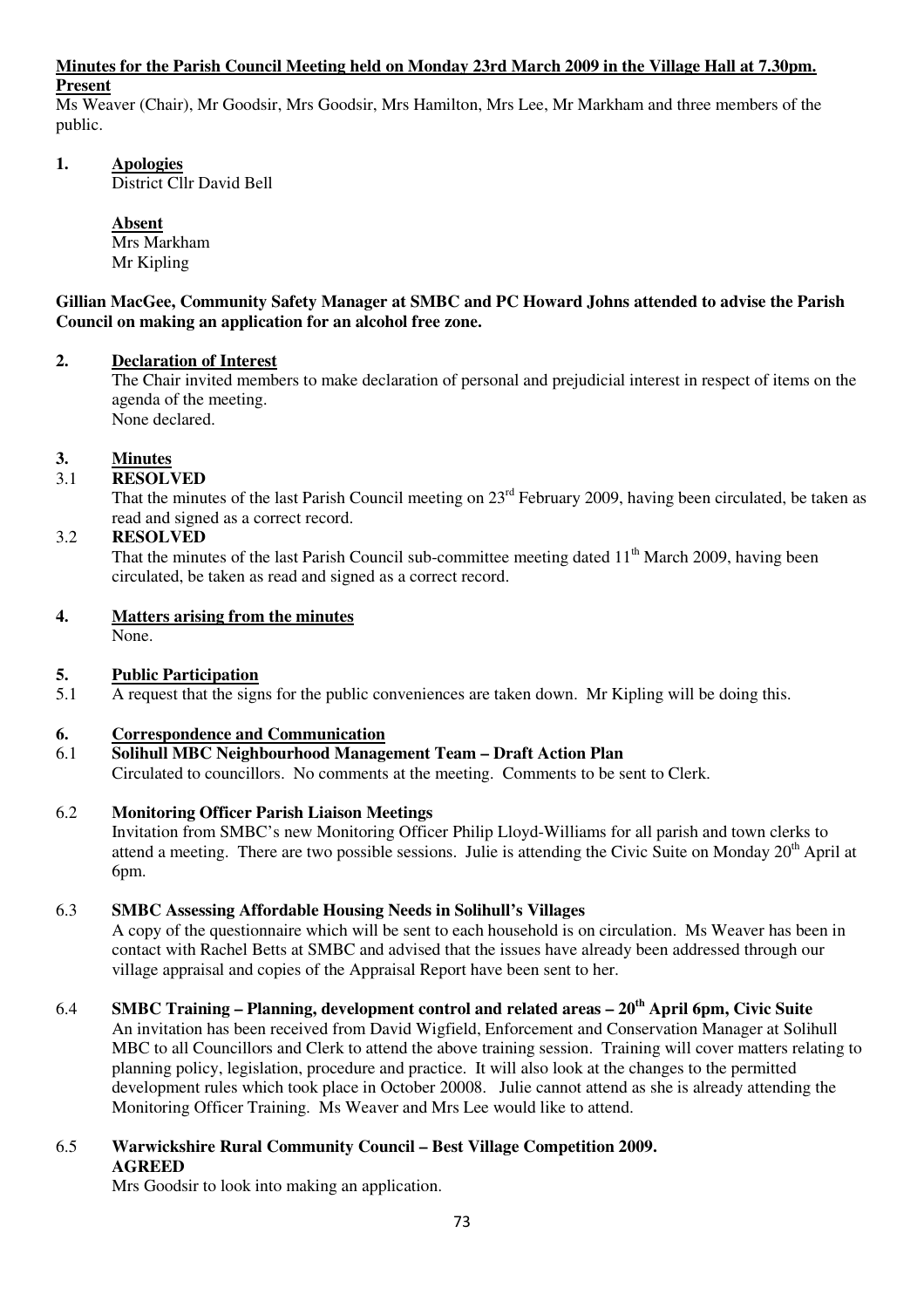6.6 **Warwickshire County Council – Minerals Core Strategy, Revised Spatial Options February 2009.**  The above document was received together with a questionnaire to be returned to WCC by  $3<sup>rd</sup>$  April. **AGREED** 

Mrs Lee to make a response. Clerk to ask Mr Kipling if he would like to respond.

- **7. Receive Reports**<br> **7.1** Committee Mem
- **Committee Member for Village Hall Management Committee AGM Friday 27<sup>th</sup> March. Funding has** been received for new windows.
- 7.2 **School Governors for Parish Council –**Mrs Goodsir attended school today to look at year 1 toy museum.
- 7.3 **Committee Member for War Memorial –** no report.
- 7.4 **Pool** no report.
- 7.5 **Allotment Representative –** tenancy renewal letters will be sent out this week.
- 7.6 **Footpaths/Forum**  no report.
- 7.7 **Meriden Sands Working Group** no report.
- 7.8 **Conservation Committee** Ms Weaver has sent her apologies for the next meeting on Tuesday. There is nothing relating to Meriden on the agenda.
- 7.9 **Local Strategic Partnership**  no report.
- 7.10 **Police Rural Assembly**  $12<sup>th</sup>$  March 2009. There was an update on Speedwatch. Minutes will be put on circulation once received.
- 7.11 **Solihull Area Committee**  19th March 2009. Chief Executive of Sustain attended and spoke about the rold of parish and town councils in the Solihull Partnership. A speaker dropped out at the last minute who was going to discuss the requirement of councillors having CRB checks. Next meeting 2<sup>nd</sup> July 2009 7.30pm Meriden Village Hall at which the new monitoring officer, Philip Lloyd-Williams is attending.
- 7.12 **Tree Wardens** no report.
- 7.13 **Village Appraisal**  see 8.2 on the agenda**.**
- 7.14 **Police Priority Setting Meeting**  $26<sup>th</sup>$  February 2009. Mr Kipling and Clerk attended. Inspector Sarling was not able to attend. Discussions were around antisocial behaviour and police reiterated the need for residents to report any incidents.

#### **8. Village Matters**

8.1 **Development** 

No report.

#### 8.2 **Village Appraisal**

Minutes from the February  $9<sup>th</sup>$  meeting are on circulation. Next meeting is Thursday  $30<sup>th</sup>$  April 2009 at the Heart of England Social Club.

The Annual Parish Meeting on  $15<sup>th</sup>$  April 2009 will be proceeded by an open meeting where Iain Roxburgh will provide an update on the present position with regard to the Appraisal.

The steering group plan to produce a  $5<sup>th</sup>$  newsletter advertising the meeting on  $15<sup>th</sup>$  April. This will cost approximately £90 as per the previous newsletters. The cost of the newsletter will be covered by the second Awards for All application which Ms Weaver has recently completed.

#### **RESOLVED**

That the Parish Council will pay for the printing of the newsletter. The cost to be reimbursed by the second Awards for All grant if the application is successful.

#### 8.3 **Community Speed Watch**

Two training sessions have been arranged for Wednesday  $29<sup>th</sup>$  April at 10am and Thursday  $30<sup>th</sup>$  April at 6pm. Both sessions will be held at The Bear, Cromwell Room, Spencers Lane, Berkswell. The sessions will take approx two hours – one hour on conflict resolution and one hour on operating the speed device with a road side demonstration. This information will be included in the Appraisal newsletter.

#### 8.4 **Alcohol Free Zone RESOLVED**

That an application is pursued. Mr Goodsir and Mr Markham to collate further information in order for further discussions to take place.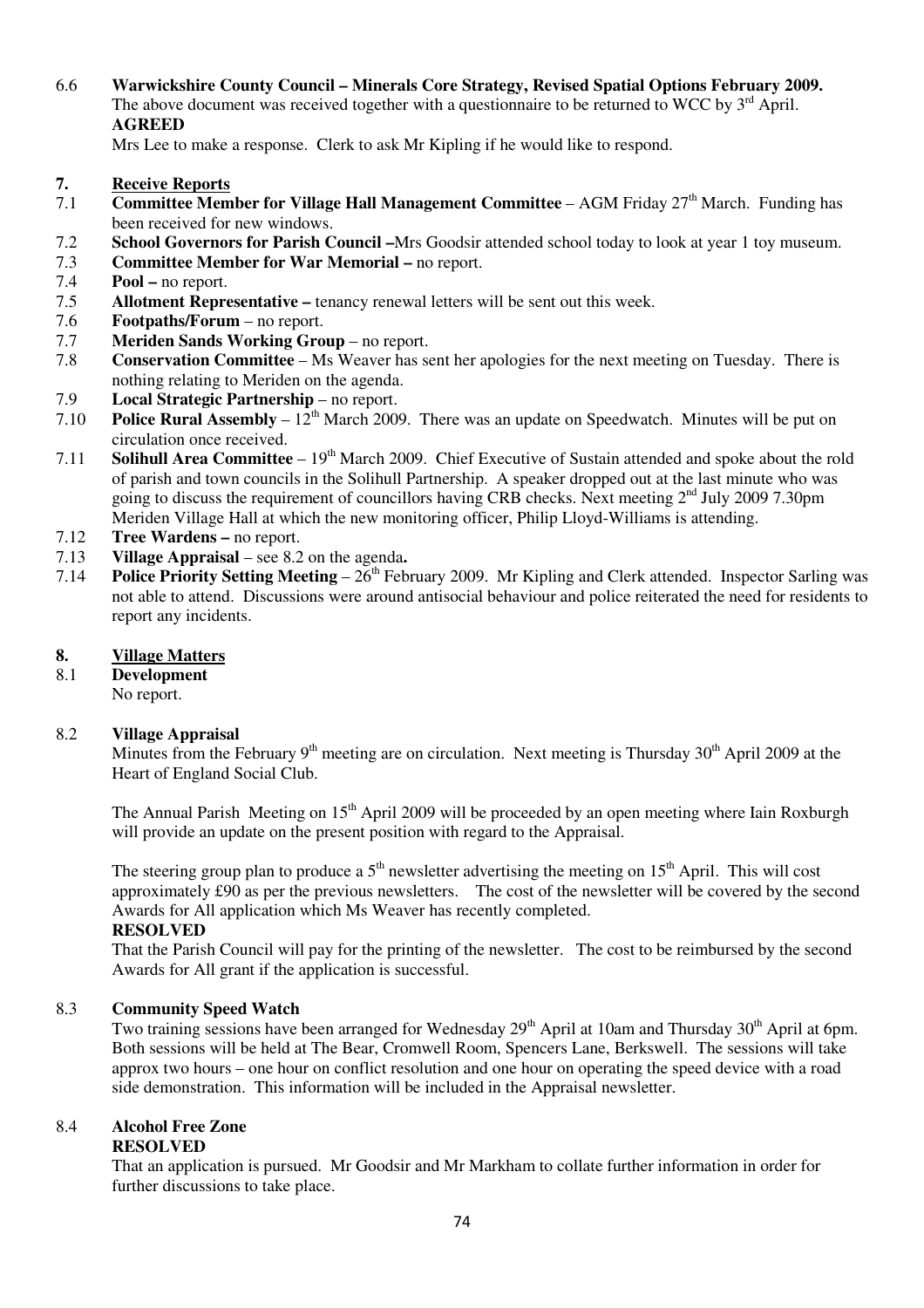#### 8.5 **Allotments**

The clerk has obtained confirmation from Taylor Wimpey that within the next 12 month period to March 2010, Taylor Wimpey do not anticipate any development activity in respect of the above site. The site is currently being promoted by Taylor Wimpey through the Solihull LDF process for future residential development.

### **RESOLVED**

That the rent for the year 1<sup>st</sup> April 2009 to 1<sup>st</sup> April 2010 be increased to £20.00 for one full allotment and £15 for half allotment.

8.6 **Remembrance Day Service – one off donation for 2009/2010 for the purchase of equipment.** Paul Lee to provide quotes for equipment required.

#### 8.7 **Youth Club**

A youth club, set up by Kevin Hunt with the assistance of Tracy Bryan, Youth Services Officer is now up and running. They have received a £3,000 grant from the Youth Opportunity Fund.

#### 8.8 **August Sub-Committee Meeting**

Due to the bank holiday at the end of August, the Parish Council meeting has been brought forward to  $24<sup>th</sup>$ August. This has resulted in there only being 11 days between the August sub committee meeting on  $12<sup>th</sup>$ August and the Parish Council meeting on 24<sup>th</sup> August. Last year we did not have a sub-committee meeting in August because of this reason.

#### **AGREED**

That the sub-committee meeting on  $12<sup>th</sup>$  August be cancelled.

#### 8.9 **New play equipment at Maxstoke Lane playing fields.**

Chair and Clerk attended a meeting at Meriden School with 12 children ranging from yr2 – yr6. Including the head boy and girl. After discussion 10 out of the 12 children voted for one piece of equipment. The matrix. The quotation has now been received from Wicksteed Leisure in the sum of £12,000. SMBC have suggested a budget up to £10,000. In the budget for 2009/2010, £2,000 was assigned to playing field improvements.

#### **RESOLVED**

That the additional £2,000 be paid by the parish council from the budget for 2009/2010 playing field improvements.

# **9. Planning Matters**<br>**9.1 2009/212 – Deepde**

9.1 **2009/212 – Deepdene**, Back Lane, Meriden – Conservatory to the front elevation. **RATIFIED** 

Leave to neighbour notification.

#### 9.2 **2009/240 – 22 Glovers Close**, Meriden – Single storey rear conservatory extension. **RATIFIED**

Leave to neighbour notification.

9.3 **2009/255 – 9 Grace Road**, Millisons Wood – Two storey side and ground floor rear extensions. **RATIFIED** 

Concerns over percentage increase. Leave to neighbour notification.

9.4 **2009/289 – Brailes Farm,** Fillongley Road, Meriden – Portal Frame Agricultural Building. **RATIFIED** 

Leave to neighbour notification.

9.5 **2009/353 – 37 Strawberry Fields, Meriden** – Two storey side extension (resubmission of 2008/2200). Application 2008/2200 had full plans approval. The Parish Council's comments on the previous application were "Leave to neighbour notification". **RESOLVED**

Leave to neighbour notification.